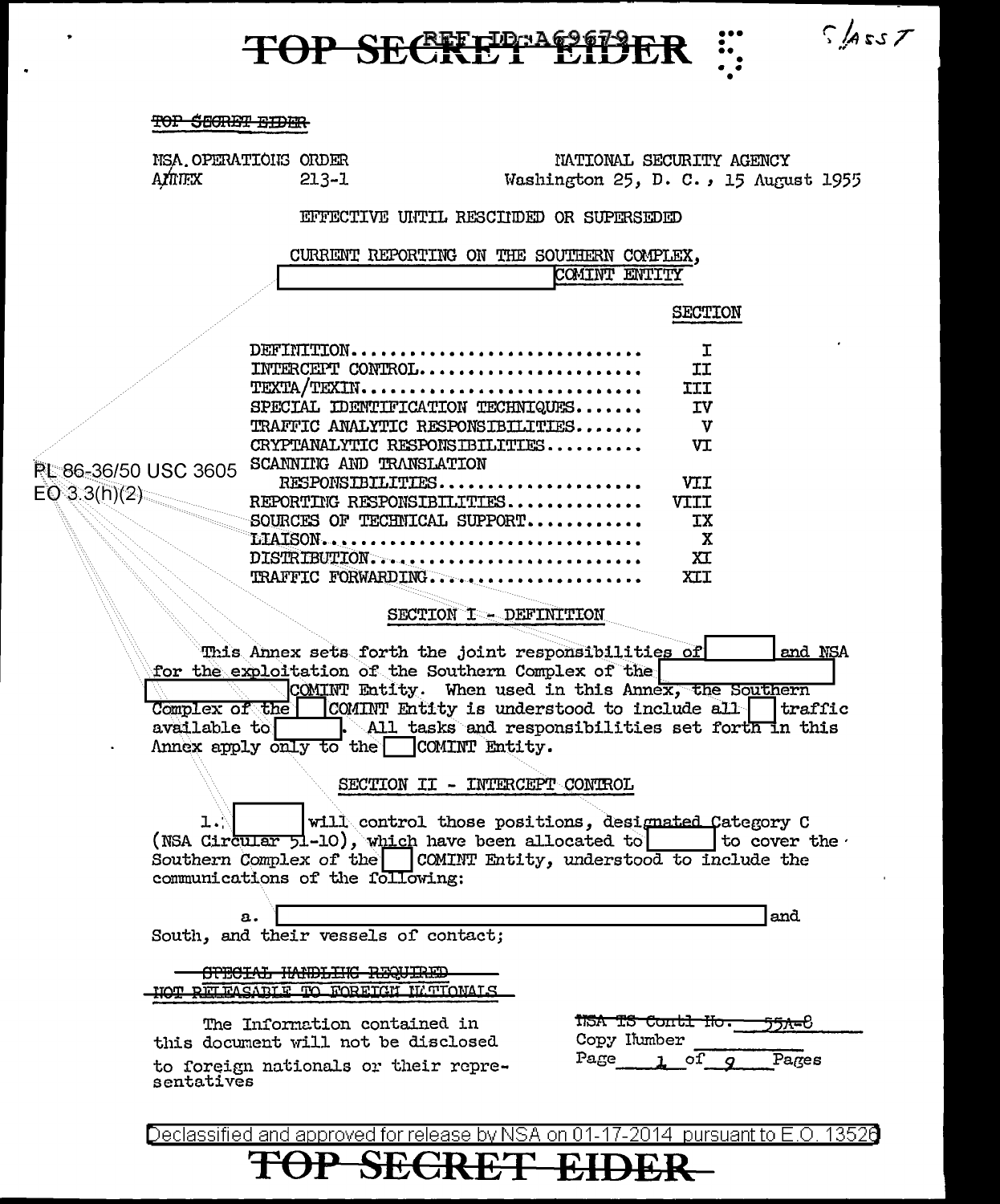

#### **TOP SECRET EIDER**

IGA OPERATIONS ORDER AINEX 213-1

b. Foreign-flag vessels and their stations of contact on

c. Shore stations on inland waterways and their vessels of contact when such traffic is available.

2. In exercising control over these positions, **Will give** particular consideration to the NSA cryptanalytic interest in material passed on all casc: In general, this interest is met by assigning full coverage to those nets or portions of nets which fall within the Southern Complex when they are active.

 $3\degree$ will provide NSA with a monthly recapitulation of intercept assignments as prescribed by NSA Circular 51-10.

 $\mathbf{h}$ will provide technical back-up to such other stations as may provide additional coverage on the Southern Complex of the Entity as prescribed in NSA Circular 50-9.

5. NSA is responsible for adjustments in the total number of positions to be assigned to the | COMINT Entity.

**PL 86-36/50 USC 3605**  $E(0, 3, 3(h)(2))$ 

NSA.

SECTION III - TEXTA/TEXIN

1. NSA will continue to be the official source for TEXTA on all targets, and is responsible for the timely dissemination of TEXTA.

2. TEXIN developed at is to be forwarded electrically to

SECTION IV - SPECIAL IDENTIFICATION TECHNIQUES

will submit requests for Direction Finding of | targets to net as required. Results of such study are to be furnished the l ISA in accordance with NSA Circulars 51-7, 51-8, and 51-13.

SECTION V - TRAFFIC ANALYTIC RESPONSIBILITIES

l. will perform traffic analysis as required for the following purposes:

a. Intercent control:

With Til Centl No. 55A-8 Copy Itmher Fage 2 of  $\overline{\mathbf{o}}$ Pages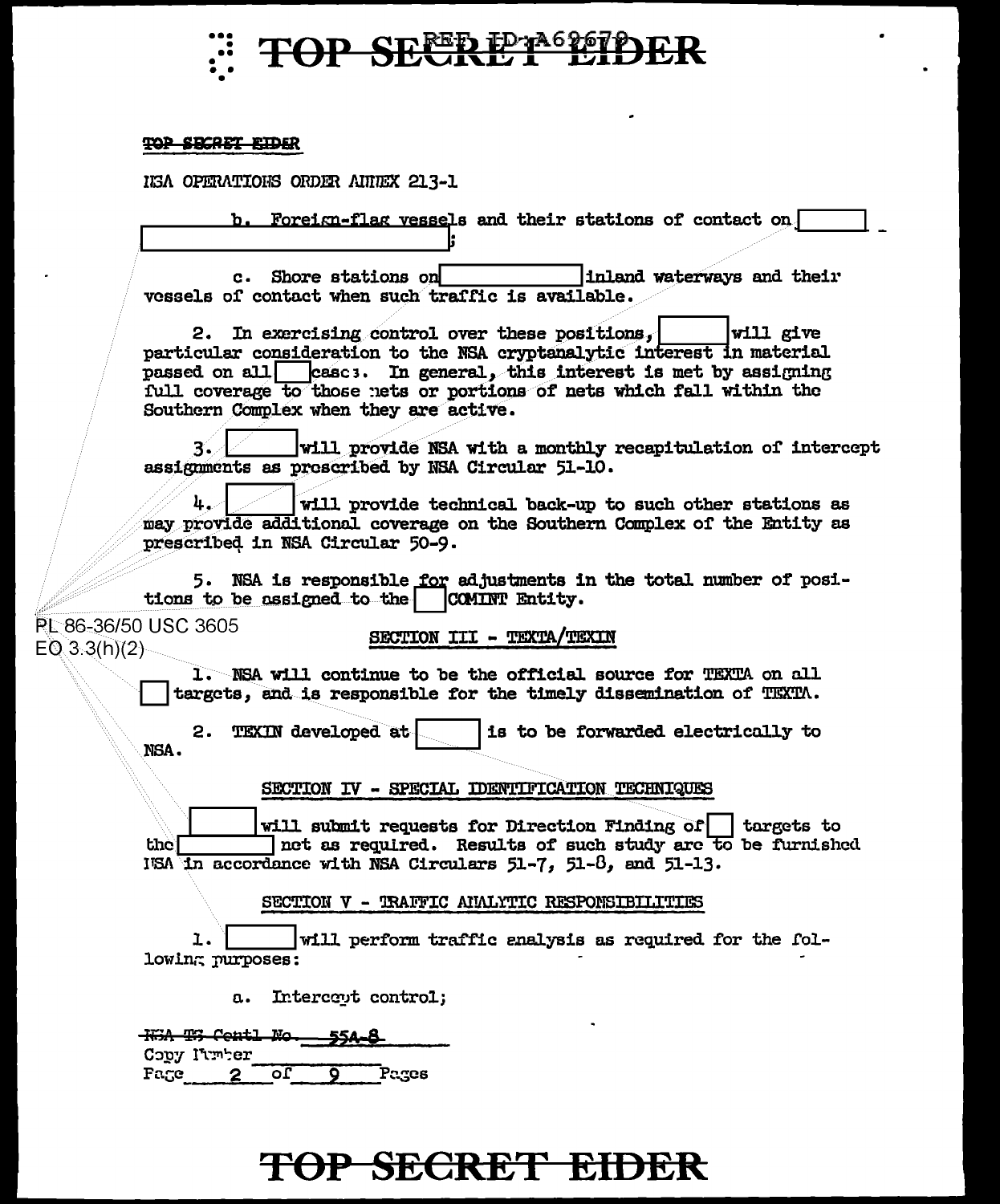# TOP SECREPTERER

#### TOP SECRET EIDER

NSA OPERATIONS ORDER ANNEX 213-1

b. Accomplishment of required COMINT technical reports (Section VIII, para. 1):

c. Accomplishment of required COMINT end-product reports (Section VIII, para. 2).

2. NSA will continue to perform such traffic analytic tasks as are required to provide technical support, and to insure full integration of all COMINT information furnished on the  $\Box$  COMINT Entity.

PE 86-36/50 USC 3605 SECTION VI - CRYPTANALYTIC RESPONSIBILITY  $EO(3.3(h)(2)$ 

> For the present, NSA will retain responsibility for all cryptanalysis of  $\Box$  systems. When any  $\Box$  system attains a status permitting timely exploitation. NSA will examine the feasibility of assigning processing responsibility to

> > SECTION VII - SCANNING AND TRANSLATION RESPONSIBILITIES

1. will be responsible for scanning material obtained from the Southern Complex of the COMINT Entity for items of immediate<br>intelligence interest. Translations obtained from such scanning will normally be incorporated into the daily

(Section VIII, Para. 2), but may also be issued as spot reports, or be integrated into other COMINT reports as the situation may require.

2. Translations issued individually will be prepared in accordance with formats contained in the NSA Bulletin Format.

3. NSA will review translations made by las required for technical control and technical support purposes. Raw traffic supporting all translations will be forwarded to NSA by electrical means, with precedence equivalent to that assigned to the translation.

SECTION VIII - REPORTING RESPONSIBILITIES

1. Technical Reports. will prepare the following technical reports:

> <u> NSA TS Contl No. .</u> Copy Number Pages Pare 3 οĒ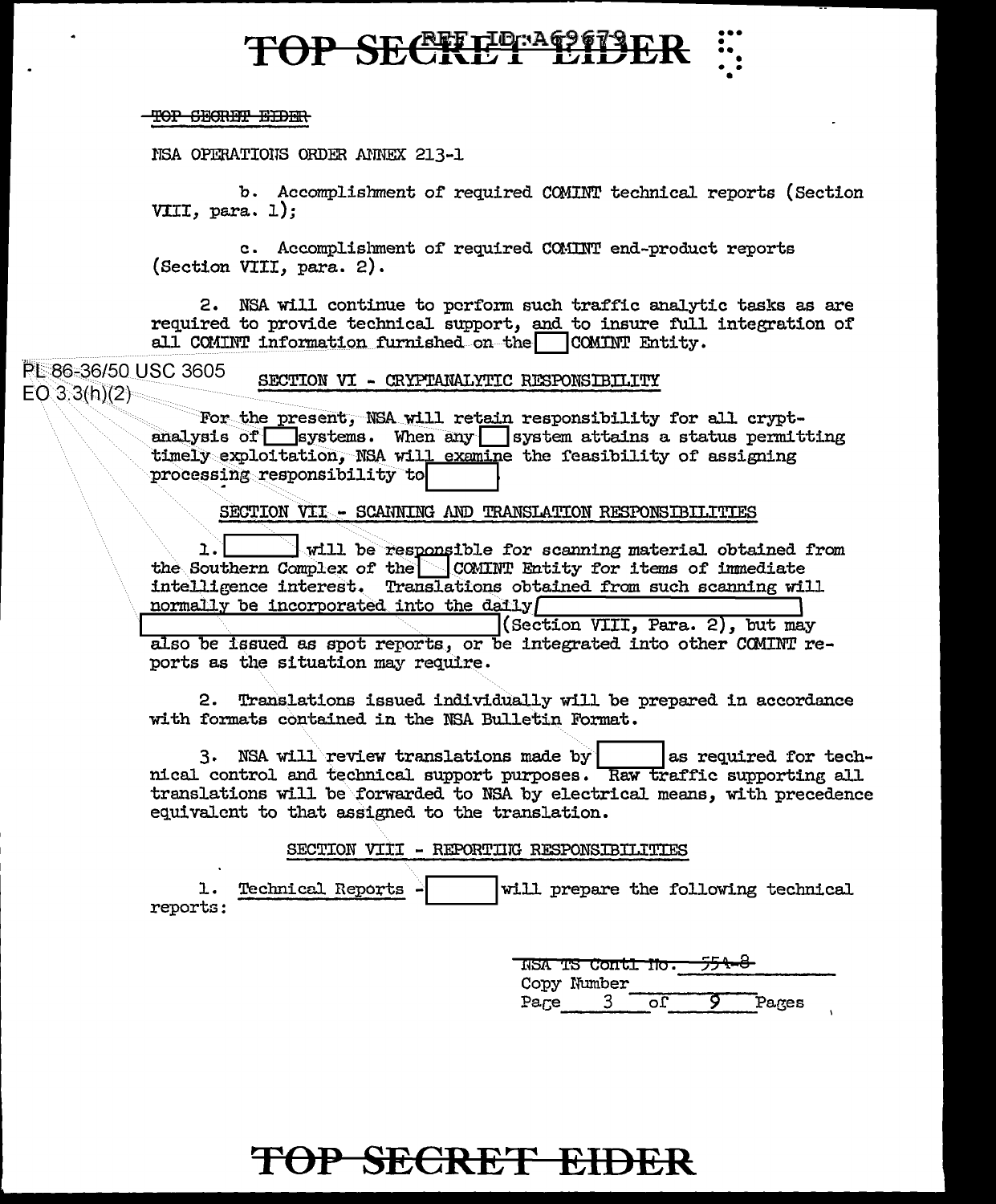

### TOP CECRET EIDER

ISA OPERATIONS ORDER ANNEX 213-1

a. A weekly Traffic Analysis Summary (TASUM) which will contain notes on developments on the following:

(1) Callsign recoveries and usage,

(2) Operating procedures,

(3) Frequencies and schedules.

 $(4)$  Net structure,

Special reports on technical developments as the situation  $\mathbf{b}$ . requires.

Translations of significant communications instructions  $c_{\bullet}$  $(CI)$  messages.

> Intercept coverage change reports. d.

e. TEXIN dispatch series.

f. Full text plain language traffic in foreign languages not within station linguistic capability.

g. Such additional technical reports as are presently or as may be required by NSA Circulars (50-series), or as derived from the normal analysis activity of the station.

2. End-Product Reports will prepare the following endproduct reports:

a. Spot Intelligence Reports: \ To include significant messages (full or extract translations) derived from intercept indicating significant changes in military or economic posture. Spot reports will also be made concerning unusual changes in communications patterns or procedures.

| Daily_summary_of                | activity                                                                |
|---------------------------------|-------------------------------------------------------------------------|
|                                 | will produce a daily summary of respectivities                          |
|                                 | noted on the Southern Complex of the Eutity based on traffic analysis   |
|                                 | and translations. This daily summary will be in three parts as follows: |
| TIOA<br>TIU.<br>conte<br>). – C | PL 86-36/50 USC 3605                                                    |
| Copy Kumber<br>Page<br>Pares    | EO 3.3(h)(2)                                                            |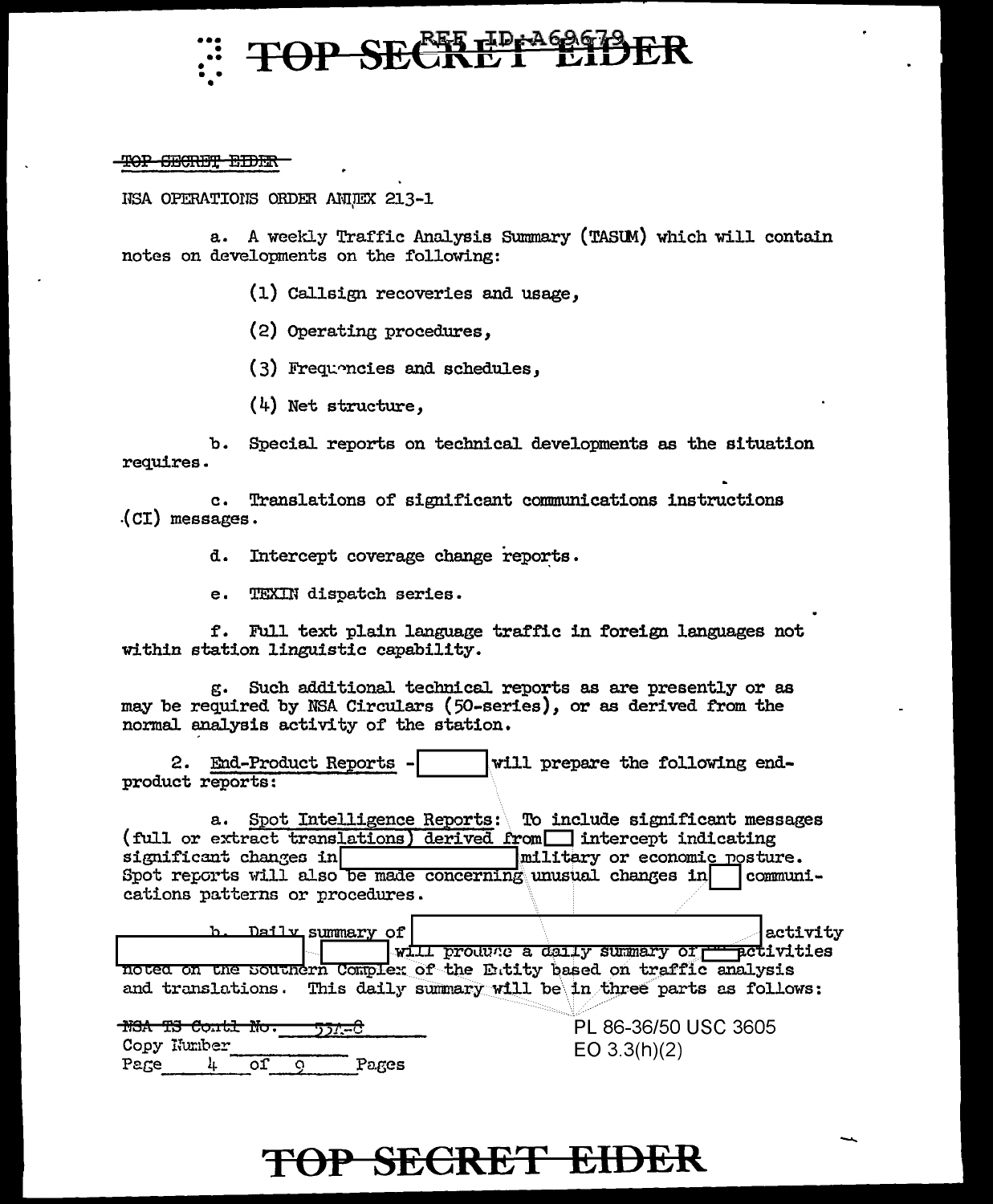## **TOP SECRET EIDER**

#### TOP SECRET EIDER

NSA OPERATIONS ORDER ANNEX 213-1

**PART I** 

This part will contain an analysis of the communications of and South, and <u>rueri Assers or courscr' snoararsa se perom.</u>

1. Preliminary general statement as to:

a. Number of ships active in communications during the 24-hour period under study:

b. Comparison of this figure to the norm; PL 86-36/50 USC 3605

 $EO$  3.3(h)(2)

c. Highlights, if any.

2. List of all ships normally active in the area by callsign, with identification and summary of last activity observed. If ship is inactive during the report-day, the last-date-heard will be given, and any new occurrence will be pointed out. Ships inactive for over three weeks will be so reported and dropped from the report until their reappearance. The list is to appear in two sections:

- a. Current three-letter callsigns and their successors, matched to four-letter callsigns, where possible.
- b. Remaining unmatched four-letter callsigns in the current "B" series and their successors.

PART II

This part will contain an analysis of the communications of

(or contact, giving complete heading information in all cases, and plain language texts, translated where necessary; a notation as to type of cipher used will be made when appropriate.

PART III

This part will contain an analysis of the communications of

when such traffic is available, and will edhere as closely to the format given for PART I as may be practicable.

> HSA TS Contl Ho. Copy Immber Page оf Pages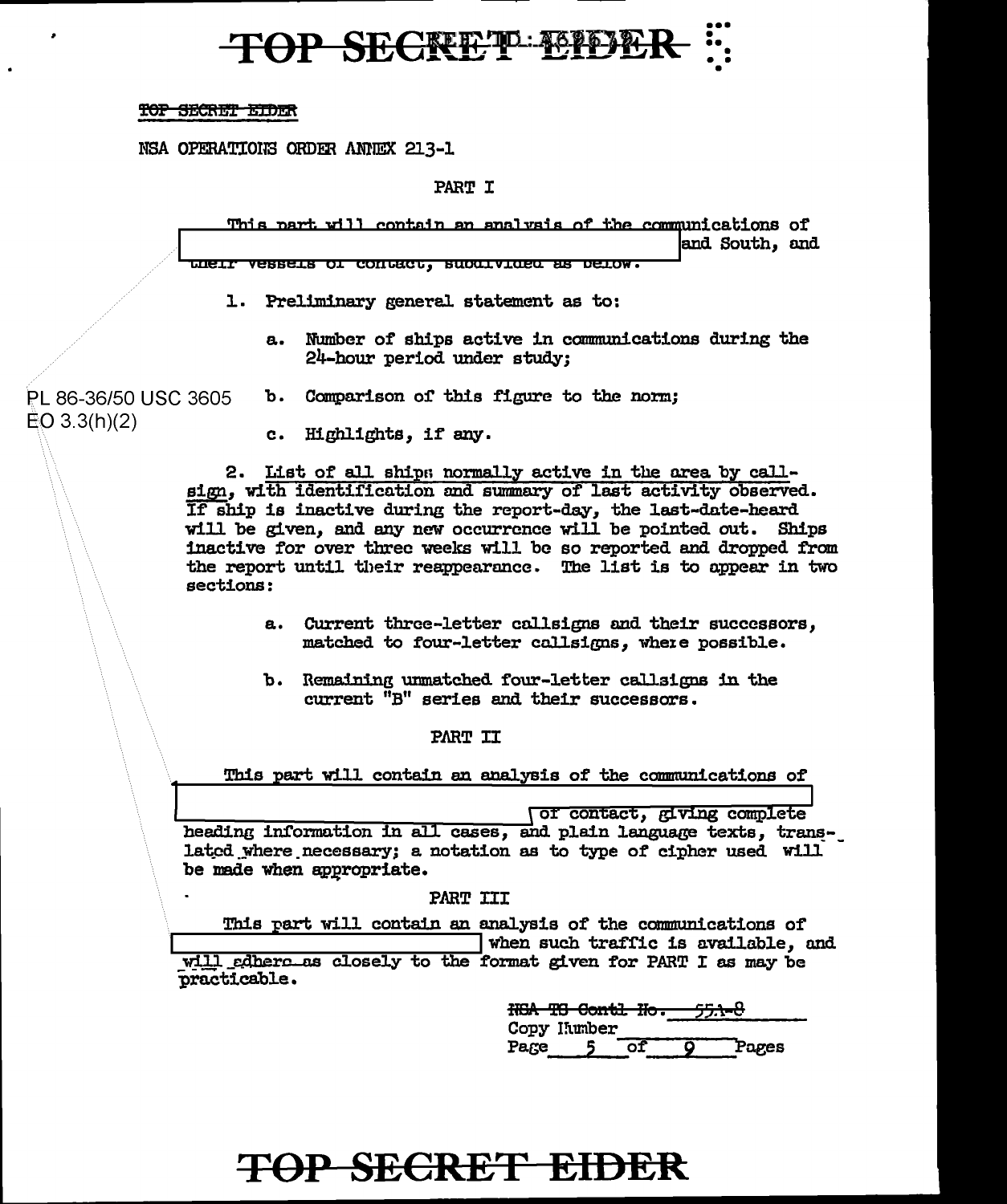

#### TOP SECRET

NSA OPERATIONS ORDER ANNEX 213-1.

| Weekly recapitulation of<br>$\mathbf{c}$ .          |                                                                            |  |
|-----------------------------------------------------|----------------------------------------------------------------------------|--|
| $\text{activity}$ (                                 | will provide a recapitulation of                                           |  |
|                                                     | activity noted on the Southern Complex of the Entity emphasizing the level |  |
| of $\cosh$ and                                      | port activity for each week in turn, based                                 |  |
| on PART I of the pertinent daily                    | This weekly summary                                                        |  |
| will be reported in two parts as <b>to to the</b> . |                                                                            |  |
|                                                     |                                                                            |  |

PL 86-36/50 USC 3605  $EO(3.3(h)(2)$ 

#### PART I

This part will contain a preliminary general statement as to during the week under the disposition of the coastal study, and will reflect any information of general significance, unifying, as necessary, the import of specific items reported as highlights in the week's daily summaries and as individual translations.

#### PART II

|      |  | This part will contain a list of                      |  |  |                              | coastal |
|------|--|-------------------------------------------------------|--|--|------------------------------|---------|
| andl |  |                                                       |  |  | and South, as noted in port- |         |
|      |  | calls of the vessels normally active in those waters. |  |  |                              |         |

- 1. The list will be subdivided to show:
	- a. The port-calls of vessels using the current threeletter callsigns and their successors, matched to four-letter callsigns where possible.
	- b. The port-calls of vessels using the remaining unmatched four-letter callsigns in the current "B" series and their successors.

2. Under each port of interest in order, north to south, the following information will be listed in four columns:

- a. Callsign.
- b. Ship's name.
- c. Number of arrivals during the reporting period.
- d. Ship's gross tonnage.

|      |                             |    | <b><i>PPA D</i></b> |  |
|------|-----------------------------|----|---------------------|--|
|      | <del>NGA TS Contl Ho.</del> |    |                     |  |
|      |                             |    |                     |  |
|      | Copy Munber                 |    |                     |  |
|      |                             |    |                     |  |
| Page | 6                           |    |                     |  |
|      |                             | OІ | Pages               |  |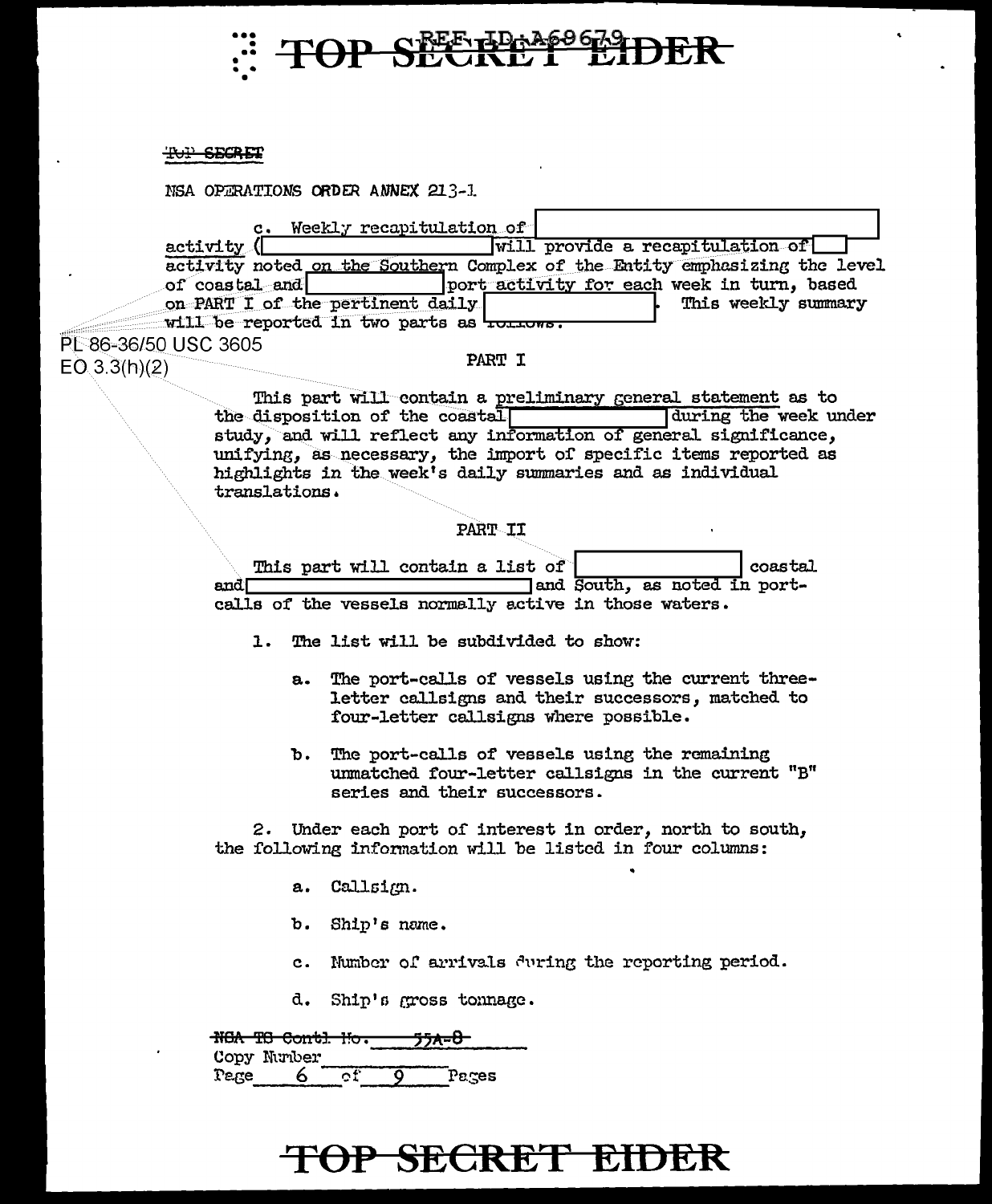## TOP SECRET EIDER

#### TOP SECRIT EIDER

#### NSA OPERATIONS ORDER ANNEX 213-1

Each port cntry will then show the total number of arrivals of ships for which the gross tonnage is known, with the total gross tonname computed; also the number of arrivals of ships for which the gross tonnage is not known, and that number so stated. Unidentified ports at which arrivals are noted will be shown in the last place.

3. In the case that COMINT is insufficient for the establishment of actual arrivals at any port for a given ship, that ship will be listed in the four-column format given above, but with the "number of days noted active in communications" shown as item "C".

3. NSA is responsible for end-product reports based on long-term studies.

#### SECTION IX - SOURCES OF TECHNICAL SUPPORT

is responsible for the provision of technical support to  $1.$ any subordinate detachment, or to NAVSECGRUDETS (afloat) as may be designated by CNO. Technical support on the COMINT Intity to be provided by will be that which is derived from the tasks assigned in this Annex and from collateral material which may be available to the station and releasable to other U.S. COMINT units.

2. NSA will continue to provide direct technical support to both from the effort at NSA on the COMINT Entity, and from facilities available to NSA.

SECTION X - LIAISON

PL 86-36/50 USC 3605  $EO$  3.3(h)(2)

1. Liaison with foreign COMINT units is not authorized in connection with the tasks assigned in this paper.

2. Liaison with U. S. COMINT units in the area as required for successful accomplishment of the mission is authorized.

#### SECTION XI - DISTRIBUTION

1. Technical Reports

a. Weekly TASUM to be forwarded electrically to NSA and routine precedence.

> HISA TS Contl Ho. Copy Ilumber Pages Page ∩ſ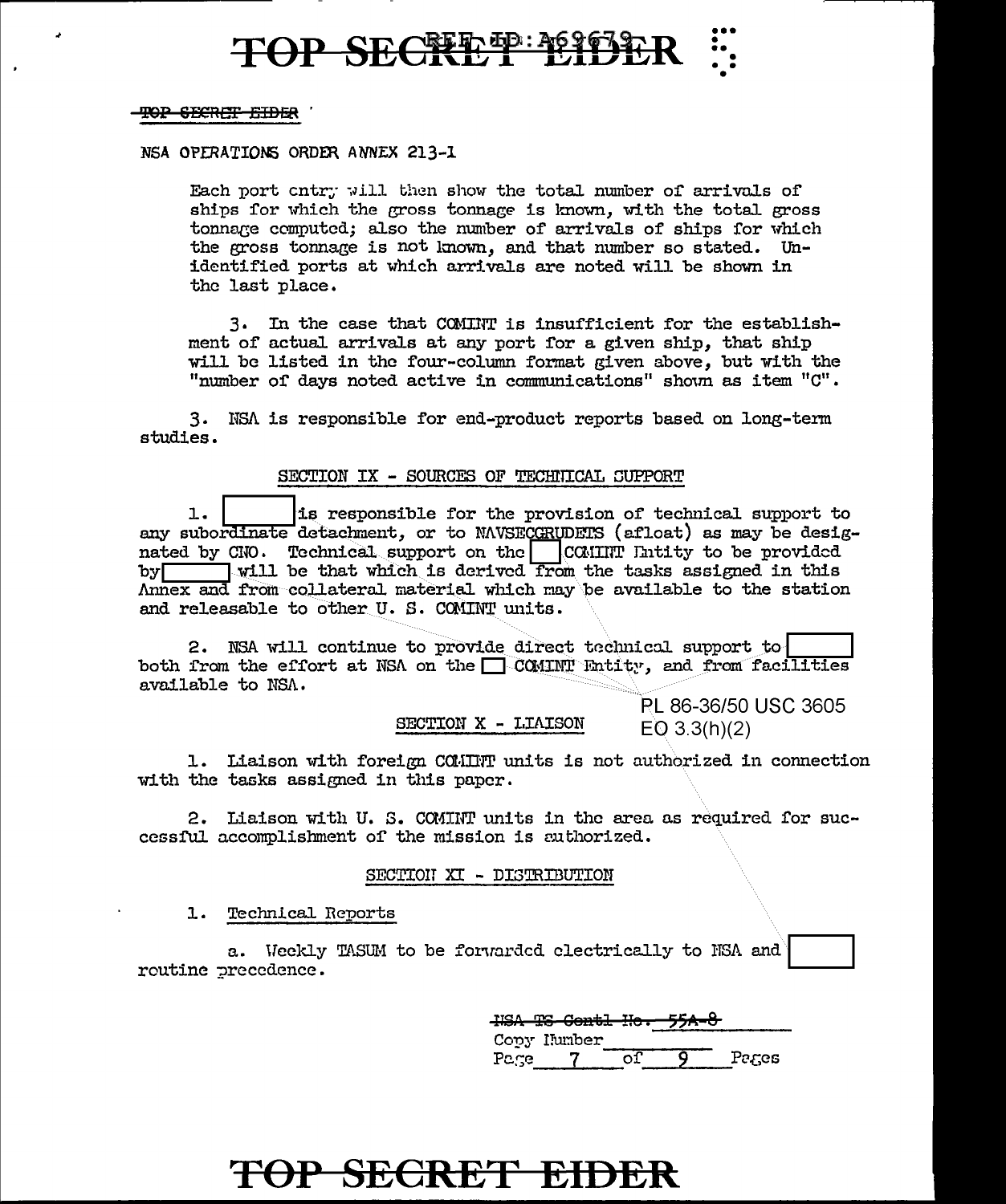

#### TOP SECRET BIBER-

HEA OPERATIONS ORDER ANNEX 213-1

b. CI messages to NSA and by electrical means.

c. Intercept coverage change reports to NSA by electrical means.

> d. TEXIII dispatch series to NSA by clectrical means.

Full best plain language traffic in foreign languages not e. within station linguistic capability to NSA by electrical means.

f. Special reports on technical developments to NSA and by electrical means.

2. End-Product Reports

The daily  $\Box$ **]and the weekly[ a.** will be distributed electrically, priority precedence, to the following:

- $(1)$  CINCPACFLT  $($ pass)
- (2) CINCFE (ASAFE pass to SSR, FEC)
- PL 86-36/50 USC 3605  $(3)$  COMEAVFE  $($ rass).  $EO 3.3(h)(2)$
- $(4)$  SSO, FEAF
- $(5)$  CNO  $(OP-3OG)$
- 
- $(6)$
- $(8)$  USN-21 (via ASAFE and
- (9) Forrosa Liaison Center (HLC)
- (10) SCR, CINCPAC
- $(11)$  SSO, PACAF
- $(12)$  IEA

 $(7)$ 

**1804 TS Contl Ho.** Copy Illuner οĪ Pages  $P: \mathcal{C}$